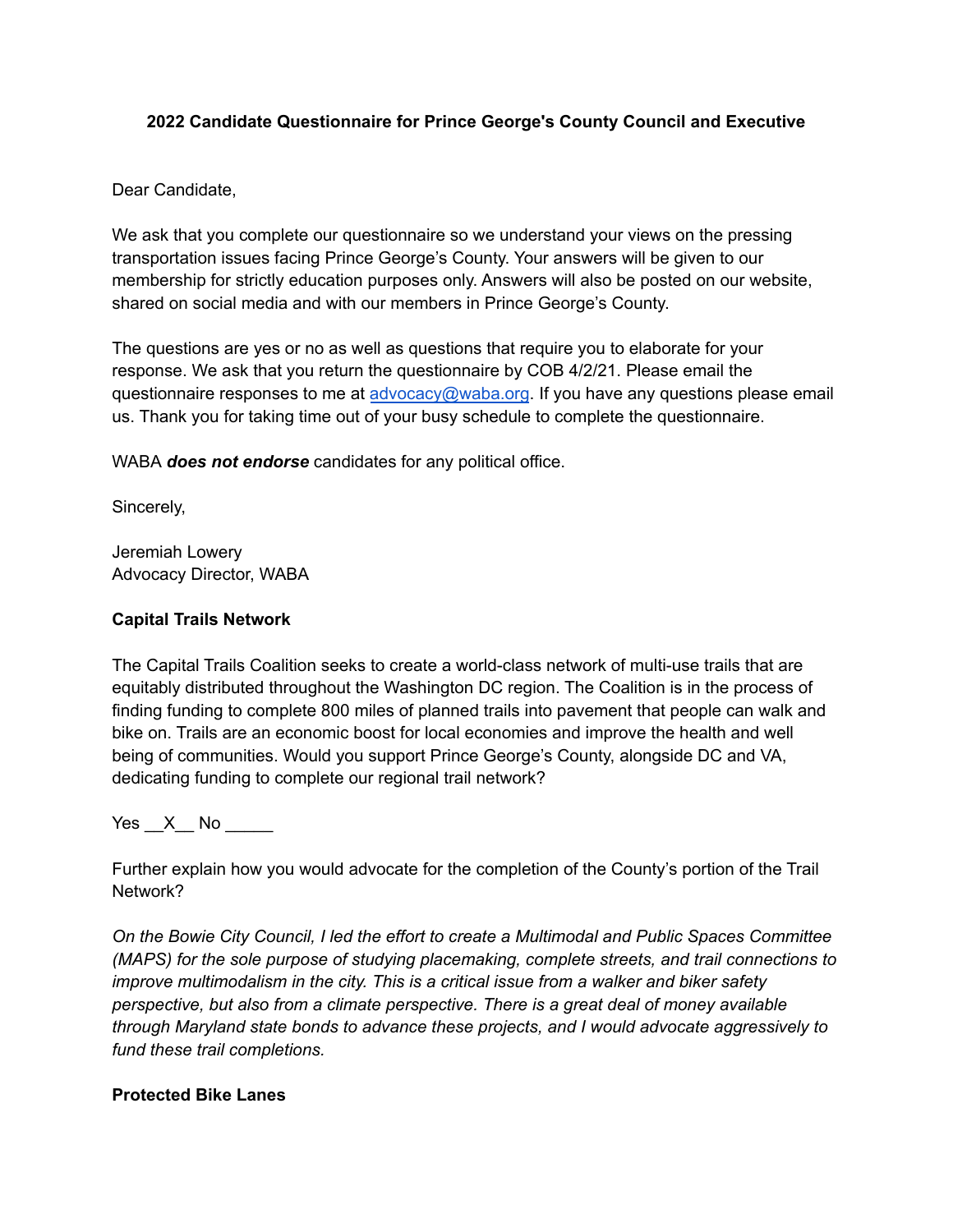Bike lanes would reward County residents who choose to travel in ways that conserve land, energy, and fuel and they also fight climate change. Expanding the number of protected bike lane miles in the County would make bicycling safer, easier and more popular and also reduces fuel use.

Do you support increasing funding to expand biking infrastructure in your District?

Yes  $X$  No

How will you ensure the expansion of off-street paths and protected bike lanes on major thoroughfares and connecting streets that are comfortable for people of all ages and abilities?

*I would have the county adopt a complete streets policy and add bike rack, placemaking, and multimodal requirements for development and redevelopment projects in the county.*

#### **Vision Zero**

Do you support implementation of the full Prince George's County Vision Zero Action Plan, and commit to making sure all action items are planned and implemented?

Yes  $X$  No  $\blacksquare$ 

Do you support expanding funding for the infrastructure changes needed to slow traffic on your community's streets, and improve crosswalks and intersections to make them safer for people who are walking and using mobility assistive devices?

Yes X No  $\blacksquare$ 

#### **Engagement**

How will you work with your constituents to develop consensus infrastructure designs for your District that balances the community's desire for walkability, connectivity, open space and resiliency with vehicular traffic?

*This is something we did successfully in Bowie. We pulled stakeholders and residents groups together and came to a consensus on new policy approaches that met multiple layers of needs.*

#### **Upcoming Term**

If elected, what will be your signature legislation or priority that you will champion to improve traffic safety during your upcoming term?